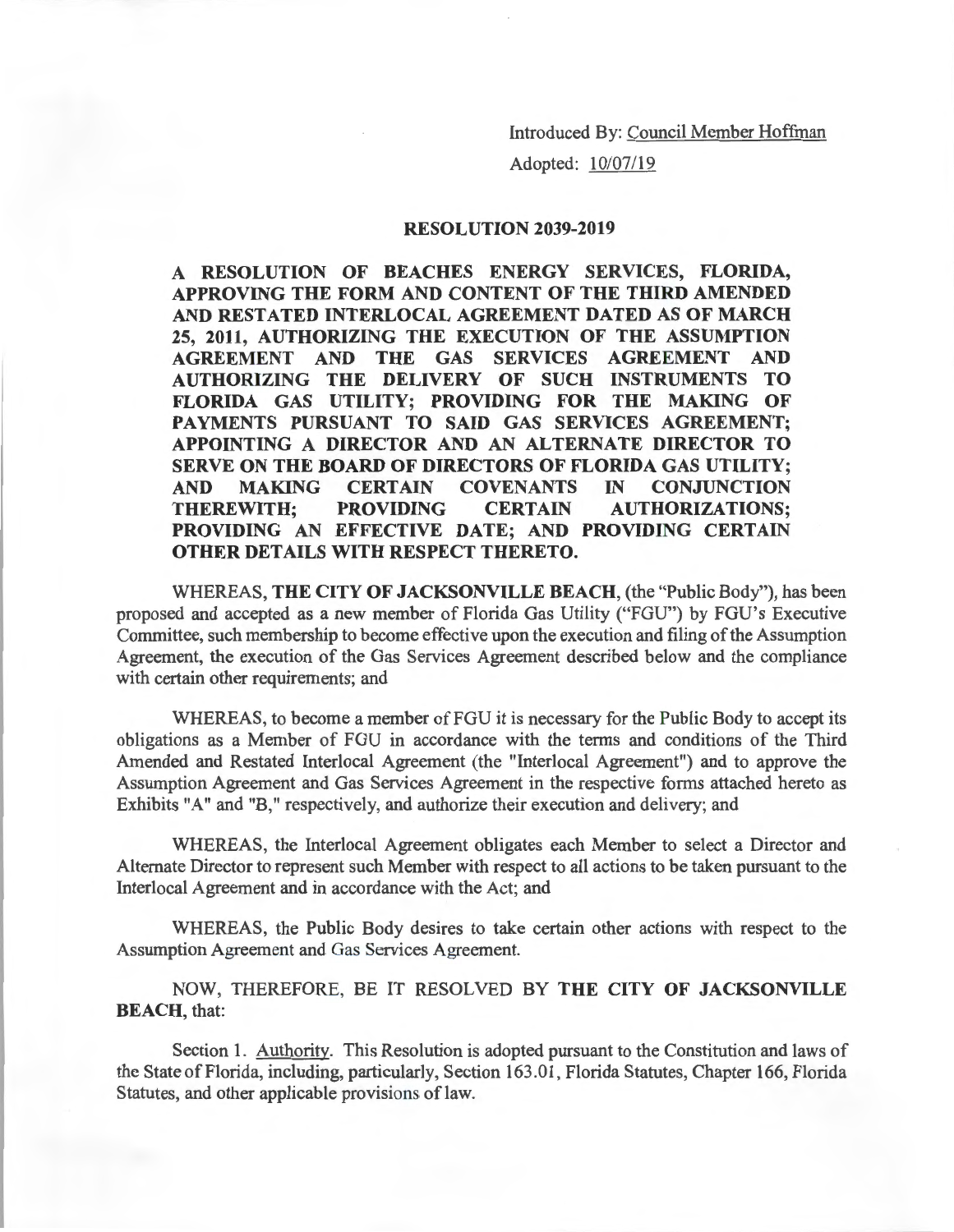Section 1. Authority. This Resolution is adopted pursuant to the Constitution and laws of the State of Florida, including, particularly, Section 163.01 , Florida Statutes, Chapter 166, Florida Statutes, and other applicable provisions of law.

Section 2. Definitions. Unless the context otherwise requires, all terms used herein in capitalized form shall have the same meanings ascribed to such terms in the Assumption Agreement and the Gas Services Agreement.

Section 3. Findings. It is hereby ascertained, determined and declared that the Public Body is a public agency as defined in Section  $163.01(2)(b)$ , Florida Statutes, is qualified for membership under Section 163.01, Florida Statutes, and is authorized under the authority cited above to accept the terms and conditions of the Interlocal Agreement and to approve the Assumption Agreement and the Gas Services Agreement, attached hereto as Exhibit "A" and Exhibit "B," respectively, in the manner herein provided.

Section 4. Acceptance of Interlocal Agreement and Approval of Forms of Assumption Agreement and Gas Services Agreement. The terms and conditions of the Interlocal Agreement are hereby accepted, and the Public Agency agrees to assume and perform its obligations as a Member thereunder. The forms of the Assumption Agreement and the Gas Services Agreement, are hereby approved, with such changes, insertions, omissions and filling in of blanks therein as may be approved and made to such forms of Assumption Agreement and Gas Services Agreement by the officers designated below executing the same in the manner consistent with the provisions of this Resolution. Such execution and delivery of the final forms of the Assumption Agreement and Gas Services Agreement shall be conclusive evidence of the approval of the Assumption Agreement and the Gas Services Agreement by the officers executing the same and the Public Body shall be bound by the Assumption Agreement and Gas Services Agreement as executed and delivered. Such officers are hereby authorized to deliver the forms of such Assumption Agreement and Gas Services Agreement, as so modified and amended, as executed, to FGU for its consideration and execution.

## Section 5. Authorizations Concerning the Assumption Agreement and Gas Service Agreement.

A. The Mayor and the Clerk or any Assistant Deputy Clerk of the Public Body shall be and are hereby authorized to execute the Assumption Agreement and Gas Services Agreement for and on behalf of the Public Body pursuant to the terms hereof, in substantially the forms attached hereto as Exhibits A and B, respectively, with such changes, insertions and omissions and filling in of blanks therein as such officers may approve, such approval to be conclusively evidenced by the execution thereof.

B. Such officers and employees of the Public Body as may be designated by the officers charged with the execution of the Assumption Agreement and the Gas Services Agreement, are each designated as agents in connection with the issuance and delivery of the Assumption Agreement and the Gas Services Agreement and are authorized and empowered, collectively or individually, to take all action and steps and to execute all instruments, documents and contracts on behalf of the Public Body that are necessary or desirable in connection with the execution and